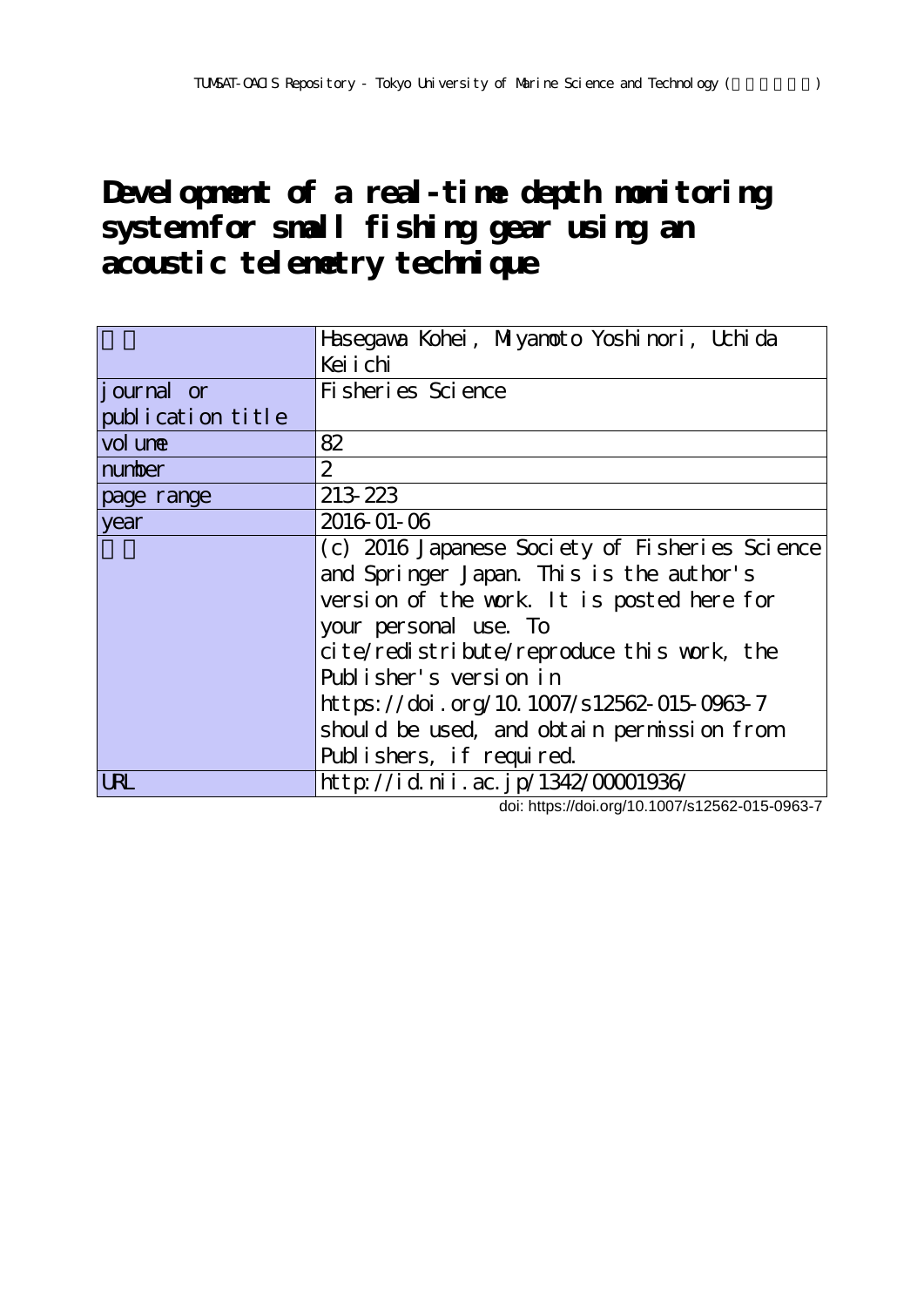| Units           | Items                                  | Specifications                            |  |
|-----------------|----------------------------------------|-------------------------------------------|--|
|                 | <b>Size</b>                            | 24 mm in diameter and<br>100 mm in length |  |
| Pinger          | Weight                                 | 77 g in air and 31 g in water             |  |
|                 | Frequency                              | 62.5 kHz                                  |  |
|                 | Source level<br>(propagation distance) | 155 dB re 1 µPa at 1 m<br>(about 500 m)   |  |
|                 | <b>Battery life</b>                    | 1 month<br>(transmission interval is 1 s) |  |
|                 | Hydrophone size                        | 45 mm in diameter and<br>150 mm in length |  |
| Surface<br>unit | Receiver size                          | 170 mm by 100 mm and<br>40 mm in height   |  |
|                 | Display of Receiver                    | LCD panel                                 |  |

**Table 1** Specifications of the developed system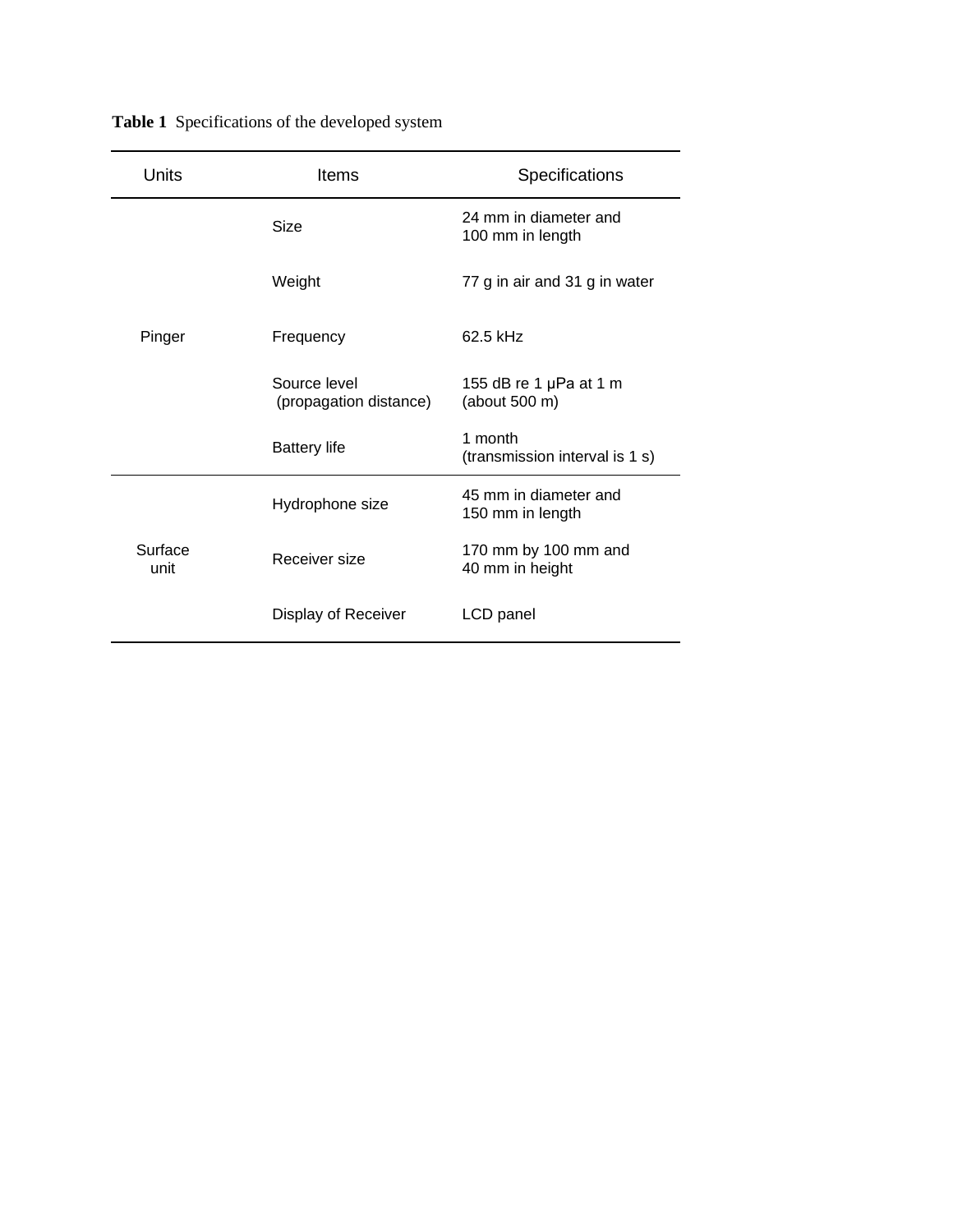| Measurement<br>number | Number of<br>data<br>(errorneous<br>data) | Duration of<br>measurement<br>(min) | Reception<br>ratio (%) | Percentage<br><b>of</b><br>errorneous<br>data $(%)$ | <b>RMSE</b><br>(including<br>error)<br>(m) | <b>RMSE</b><br>(excluding<br>error)<br>(m) |
|-----------------------|-------------------------------------------|-------------------------------------|------------------------|-----------------------------------------------------|--------------------------------------------|--------------------------------------------|
| First                 | 823 (165)                                 | 24                                  | 72.0                   | 20.0                                                | 2.2                                        | 0.3                                        |
| Second                | 210 (39)                                  | 5                                   | 92.0                   | 18.6                                                | 3.7                                        | 0.7                                        |
| Overall               | 1033 (204)                                | 29                                  | 75.3                   | 19.7                                                | 2.6                                        | 0.4                                        |

**Table 2** Results of the evaluation experiment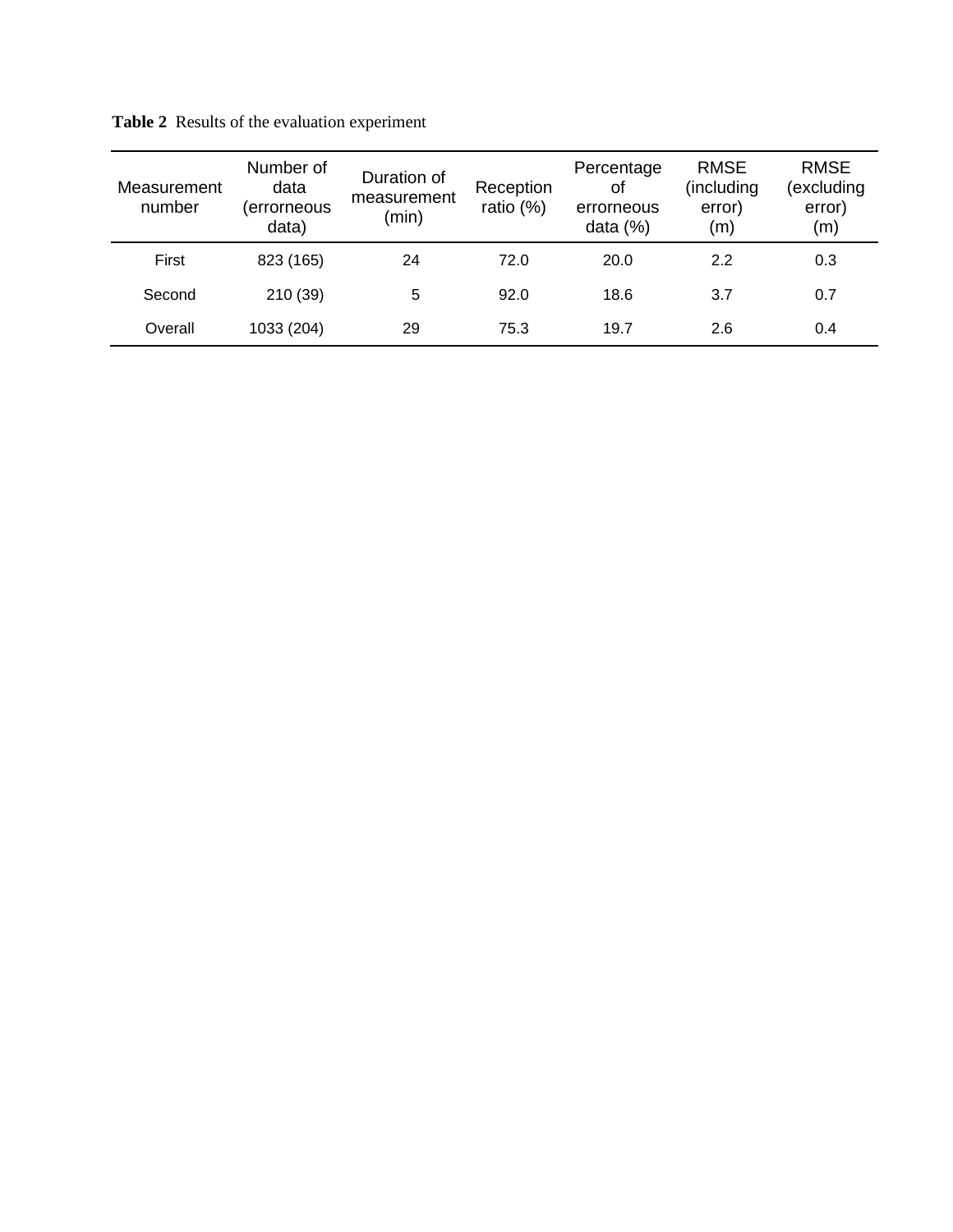| Date            | Operation<br>No. | Total of<br>depth data<br>(erroneous<br>data) | Duration of<br>operation<br>(min) | Reception<br>ratio (%) | Percentage<br>of<br>erroneous<br>data $(%)$ | Boat speed<br>during<br>trolling<br>(knot) | Wind<br>speed<br>(m/s) |
|-----------------|------------------|-----------------------------------------------|-----------------------------------|------------------------|---------------------------------------------|--------------------------------------------|------------------------|
| 21 Nov.<br>2013 | 1                | 439 (2)                                       | 29                                | 32.5                   | 0.5                                         |                                            | 4.2                    |
|                 | 2                | 368(8)                                        | 27                                | 28.9                   | 2.2                                         |                                            | 4.3                    |
|                 | 3                | 233 (11)                                      | 28                                | 17.6                   | 4.7                                         |                                            | 4.3                    |
|                 | 4                | 368 (24)                                      | 26                                | 30.0                   | 6.5                                         |                                            | 5.3                    |
|                 | 5                | 235 (36)                                      | 30                                | 16.7                   | 15.3                                        |                                            | 4.6                    |
|                 | 6                | 410 (19)                                      | 33                                | 26.3                   | 4.6                                         |                                            | 4.0                    |
|                 |                  | 337 (25)                                      | 33                                | 21.7                   | 7.4                                         |                                            | 4.0                    |
|                 | 8                | 448 (36)                                      | 29                                | 32.8                   | 8.0                                         | $1.0 \pm 0.2$                              | 0.5                    |
|                 | 9                | 956 (129)                                     | 29                                | 70.4                   | 13.5                                        | $1.2 \pm 0.3$                              | 0.9                    |
|                 | 10               | 776 (162)                                     | 32                                | 50.9                   | 20.9                                        | $1.1 \pm 0.3$                              | 1.7                    |
| 11 Mar.<br>2014 | 11               | 1265 (113)                                    | 34                                | 79.0                   | 8.9                                         | $1.1 \pm 0.3$                              | 2.7                    |
|                 | 12               | 735 (279)                                     | 45                                | 34.3                   | 38.0                                        | $1.2 \pm 0.2$                              | 2.7                    |
|                 | 13               | 936 (137)                                     | 26                                | 75.6                   | 14.6                                        | $1.0 \pm 0.2$                              | 4.2                    |
|                 | 14               | 701 (48)                                      | 38                                | 39.3                   | 6.8                                         | $1.0 \pm 0.2$                              | 4.6                    |

**Table 3** Summary of the two implementation experiments